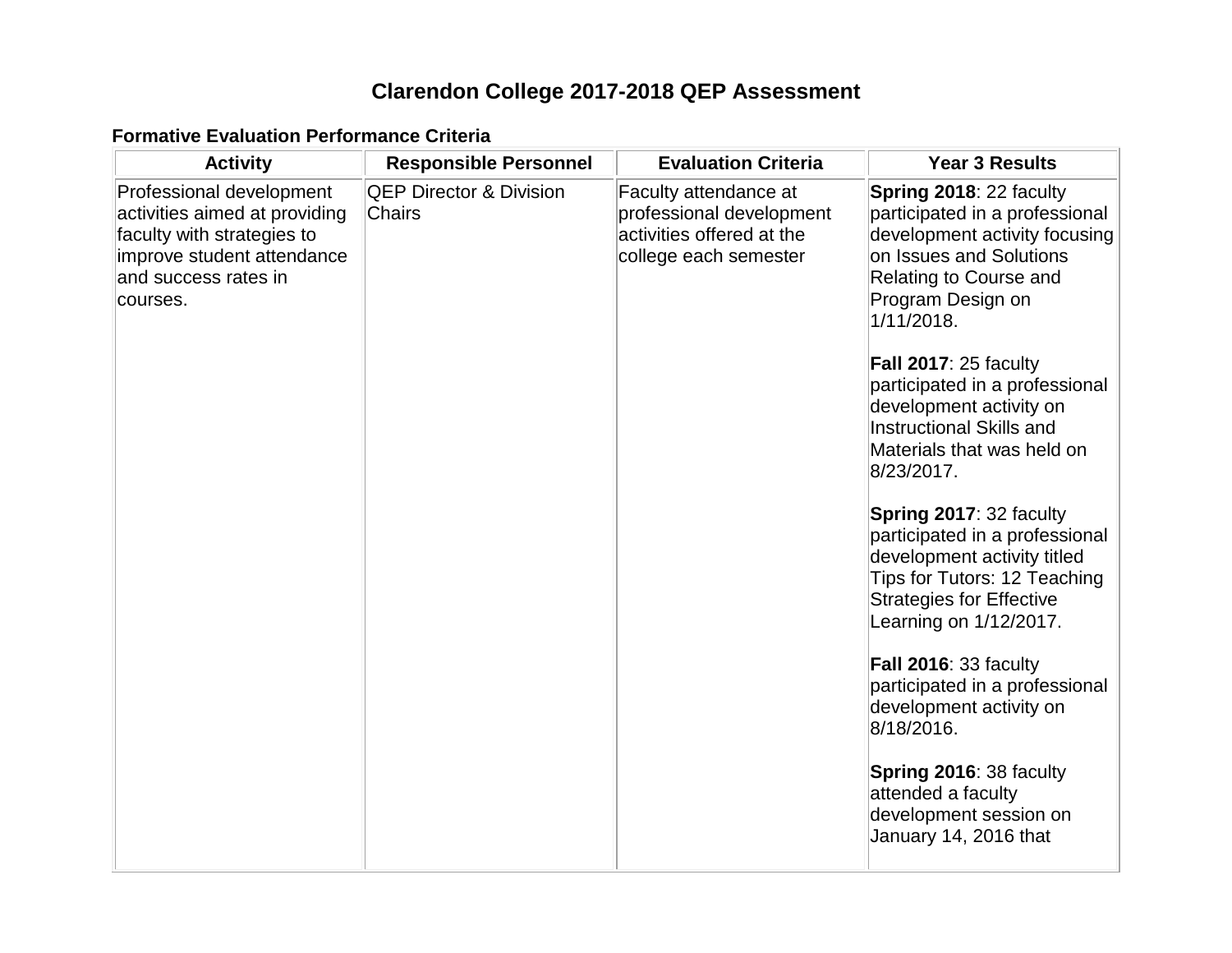|  |                                                                                                  | focused on classroom<br>management and the QEP.                                                                                                                                                                                                               |
|--|--------------------------------------------------------------------------------------------------|---------------------------------------------------------------------------------------------------------------------------------------------------------------------------------------------------------------------------------------------------------------|
|  | <b>Results from faculty</b><br>evaluations of each<br>professional development<br>activity held. | <b>Spring 2018: 14 of the 22</b><br>faculty that participated in the<br>professional development<br>activity on 1/11/2018<br>responded positively on<br>surveys following the<br>presentation including<br>questions on the relevancy of<br>the presentation. |
|  |                                                                                                  | <b>Fall 2017: 23 of the 25</b><br>faculty that participated in the<br>professional development<br>activity on 8/23/2017<br>positively on surveys<br>following the presentation<br>including questions on the<br>relevancy of the<br>presentation.             |
|  |                                                                                                  | <b>Spring 2017: 31 of the 32</b><br>faculty that participated in the<br>professional development<br>activity on 1/12/2017<br>positively on surveys<br>following the presentation<br>including questions on the<br>relevancy of the<br>presentation.           |
|  |                                                                                                  | Fall 2016: 31 of the 33<br>faculty that participated in the                                                                                                                                                                                                   |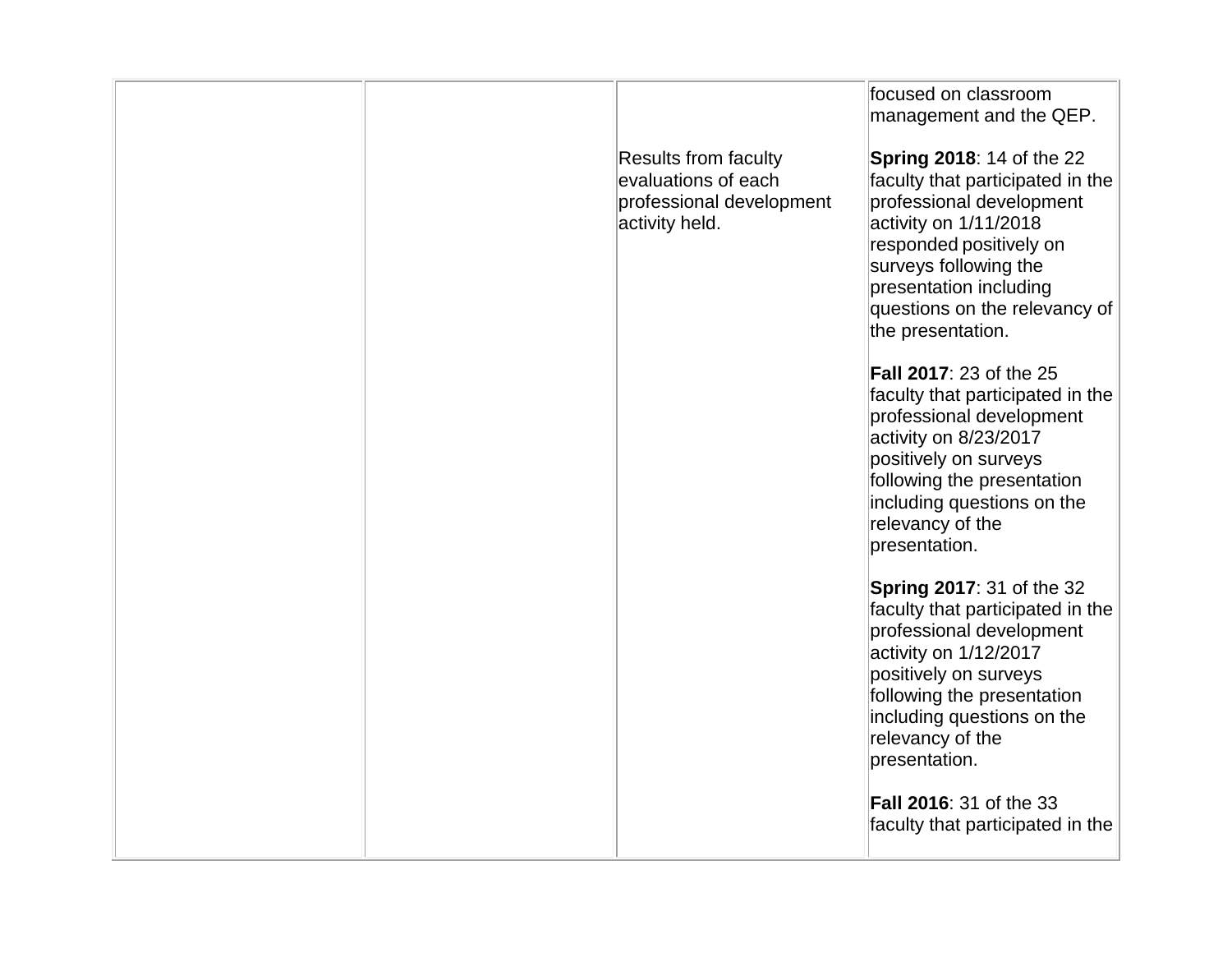|  |                                                                                                                                       | professional development<br>activity on 8/18/2016.<br><b>Spring 2016: 35 of the 38</b>                                                                                                                                |
|--|---------------------------------------------------------------------------------------------------------------------------------------|-----------------------------------------------------------------------------------------------------------------------------------------------------------------------------------------------------------------------|
|  |                                                                                                                                       | faculty that attended the<br>professional development<br>activity held on 1/14/16<br>responded positively on<br>surveys following the<br>presentation including<br>questions on the relevancy of<br>the presentation. |
|  |                                                                                                                                       |                                                                                                                                                                                                                       |
|  | Post-semester faculty<br>surveys on implementation<br>and effectiveness of<br>strategies presented during<br>professional development | Spring 2018: The post-<br>semester survey will be<br>administered during the Fall<br>2018 semester.                                                                                                                   |
|  | activities.                                                                                                                           | Spring 2017: 22 faculty<br>completed the post-semester<br>survey on 8/17/2017<br>reporting on the<br>implementation and<br>effectiveness of the<br>strategies they implemented                                        |
|  |                                                                                                                                       | during the previous semester<br>with the majority of the<br>responses being positive.                                                                                                                                 |
|  |                                                                                                                                       | Spring 2016: 16 faculty<br>completed the post-semester<br>survey on 8/18/2016<br>reporting on the                                                                                                                     |
|  |                                                                                                                                       | implementation and<br>effectiveness of the<br>strategies they implemented                                                                                                                                             |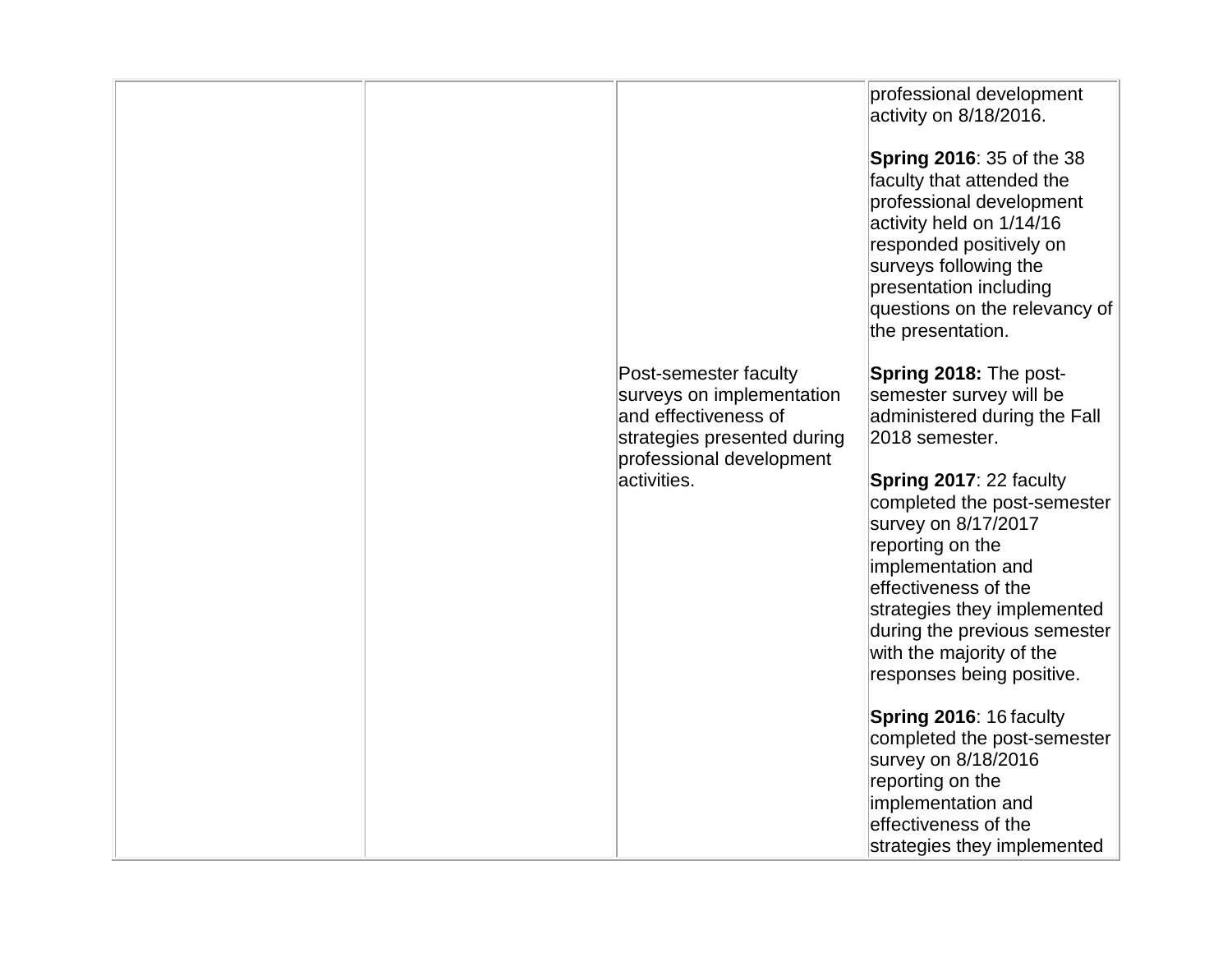|                                                          |                                                                                                                    |                                                                                                       | during the Spring 2016<br>semester with the majority of<br>the responses being positive.                                                                                                                                                                                                                                                                                                                                                      |
|----------------------------------------------------------|--------------------------------------------------------------------------------------------------------------------|-------------------------------------------------------------------------------------------------------|-----------------------------------------------------------------------------------------------------------------------------------------------------------------------------------------------------------------------------------------------------------------------------------------------------------------------------------------------------------------------------------------------------------------------------------------------|
| <b>Offering Scholarships to</b><br>qualified individuals | Financial Aid department;<br>Director of Institutional<br>Effectiveness; & Vice<br><b>President of Instruction</b> | Number of students receiving Fall 2017:<br>a scholarship each semester. A total of 291 Fall 2017 full | time students at Clarendon<br>College had a total<br>attendance in all classes of<br>at least 90% and grades of<br>"C" or better resulting in them<br>being eligible for the \$200<br><b>QEP</b> scholarship. This<br>included 166 students at the<br>Clarendon Camps, 75<br>students at the Pampa<br>Center, 24 students at the<br>Childress Center, 13<br>students at the Amarillo<br>Center, and 13 Distance<br><b>Education students.</b> |
|                                                          |                                                                                                                    |                                                                                                       | <b>Fall 2016:</b><br>In Fall 2016 there were 166<br>students that were eligible for<br>the scholarship including 89<br>students at the Clarendon<br>Campus, 49 students at the<br>Pampa Center, 9 students at<br>the Childress Center, 10<br>students at the Amarillo<br>Center, and 10 distance<br>education students.<br><b>Fall 2015:</b><br>In Fall 2015 There were 93<br>students at the Clarendon                                       |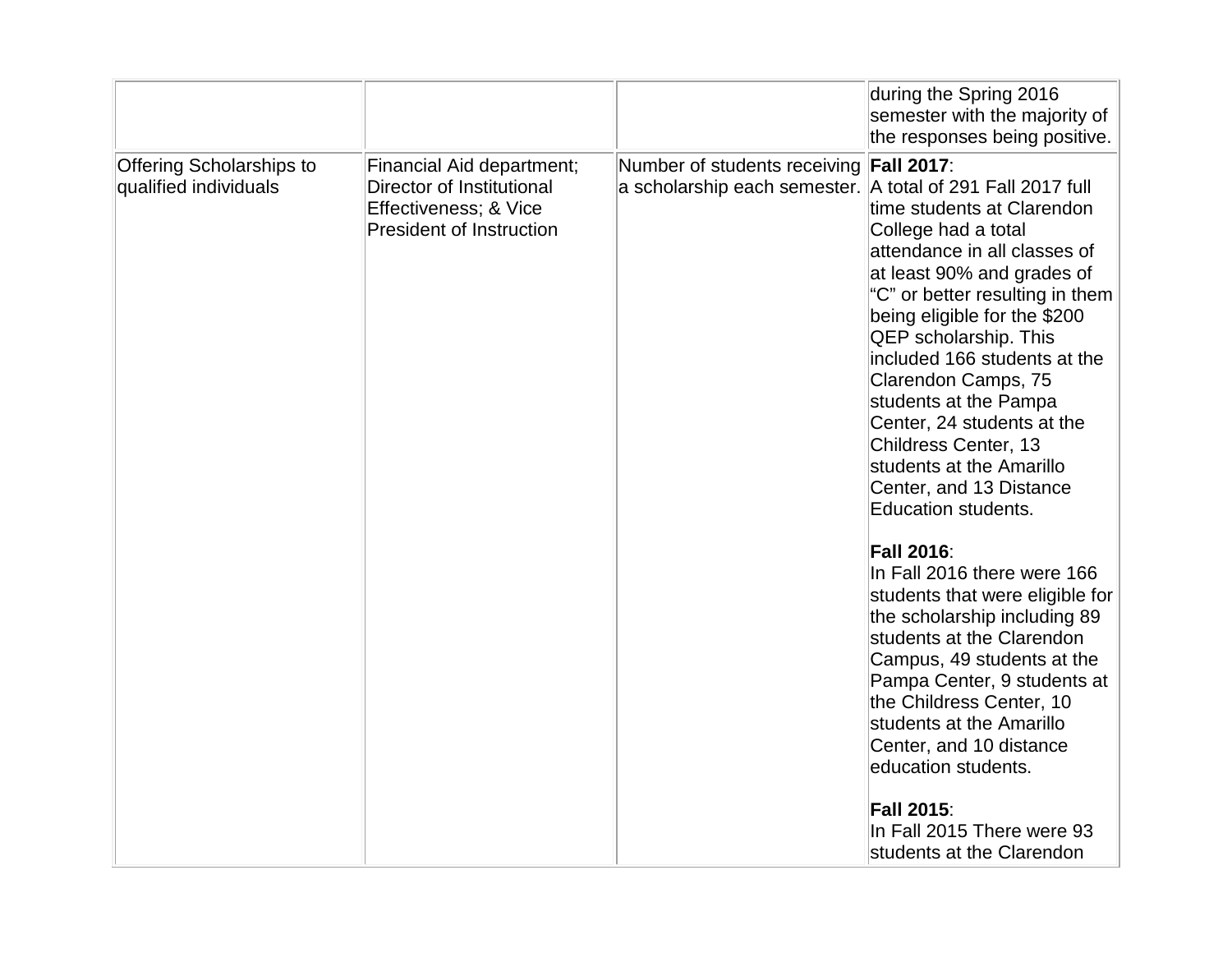|  |                            | Campus that were eligible for<br>the scholarship (52 Students<br>from the Pampa Center, 15<br>from the Childress Center, 16<br>from the Amarillo Center, and<br>1 DI student would have<br>been eligible in Fall 2015).                                                                                                                                                                 |
|--|----------------------------|-----------------------------------------------------------------------------------------------------------------------------------------------------------------------------------------------------------------------------------------------------------------------------------------------------------------------------------------------------------------------------------------|
|  | Total number and amount of | Spring 2018:                                                                                                                                                                                                                                                                                                                                                                            |
|  | scholarships given each    | Of the 291 eligible students                                                                                                                                                                                                                                                                                                                                                            |
|  | semester.                  | from Fall 2018, 249 returned<br>in Spring 2018 and were<br>awarded a \$200 QEP<br>scholarship for a total of<br>\$49,800. These included<br>awards to 153 students at<br>the Clarendon Campus<br>(\$30,600), 61 at the Pampa<br>Center (\$12,200), 13 at the<br>Childress Center (\$2,600),<br>10 at the Amarillo Center<br>(\$2,000), and 12 Distance<br>Education students (\$2,400). |
|  |                            | Spring 2017:                                                                                                                                                                                                                                                                                                                                                                            |
|  |                            | In Fall 2016 there were 166                                                                                                                                                                                                                                                                                                                                                             |
|  |                            | students that were awarded                                                                                                                                                                                                                                                                                                                                                              |
|  |                            | the scholarship for a total of                                                                                                                                                                                                                                                                                                                                                          |
|  |                            | \$34,200, including 89<br>students at the Clarendon                                                                                                                                                                                                                                                                                                                                     |
|  |                            | Campus, 49 students at the                                                                                                                                                                                                                                                                                                                                                              |
|  |                            | Pampa Center, 9 students at                                                                                                                                                                                                                                                                                                                                                             |
|  |                            | the Childress Center, 10                                                                                                                                                                                                                                                                                                                                                                |
|  |                            | students at the Amarillo                                                                                                                                                                                                                                                                                                                                                                |
|  |                            | Center, and 10 distance                                                                                                                                                                                                                                                                                                                                                                 |
|  |                            | education students.                                                                                                                                                                                                                                                                                                                                                                     |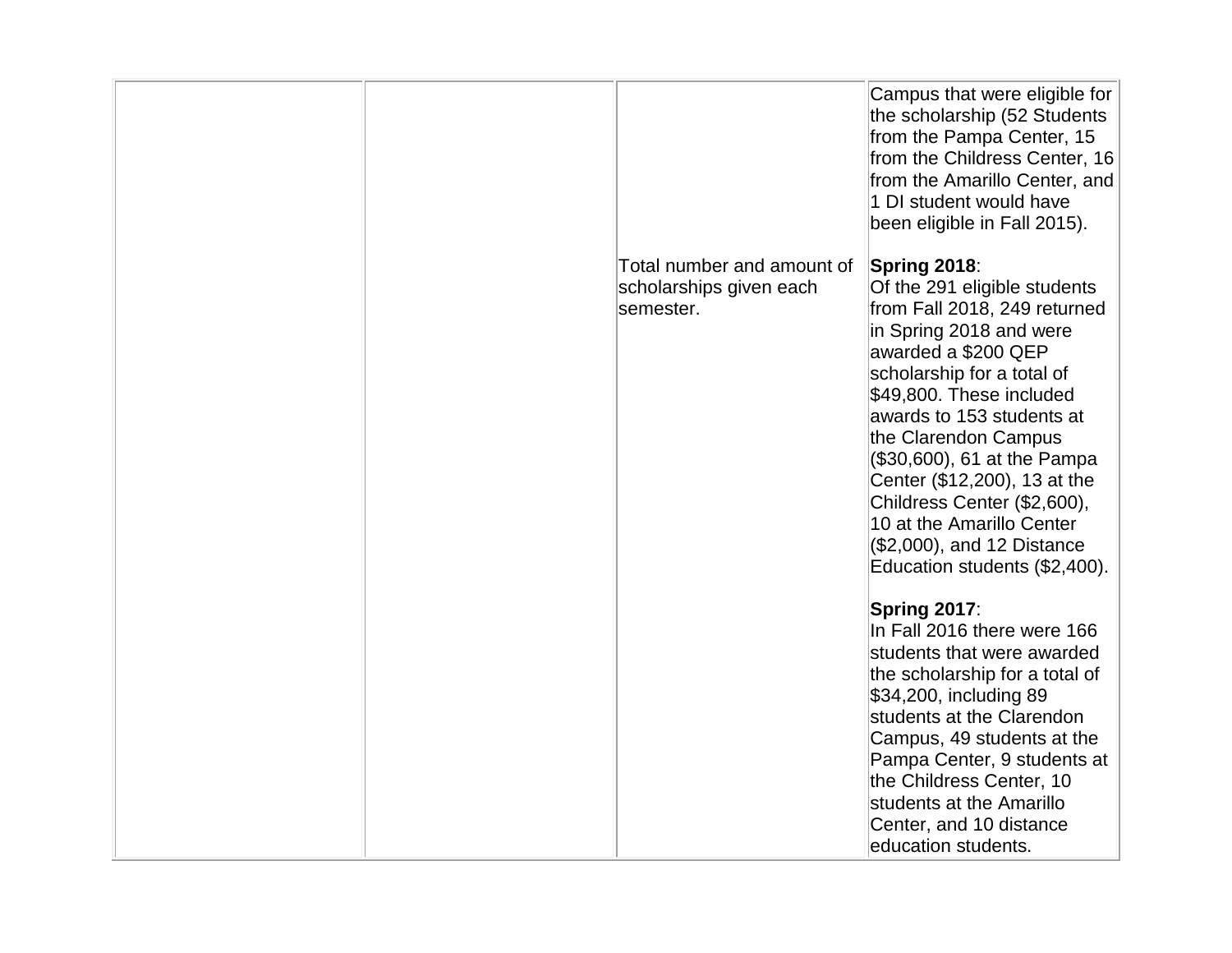|                                                                  |                                                                                                                                          |                                                                | Spring 2016:<br>In Fall 2015 there were 93<br>students at the Clarendon<br>Campus that were awarded<br>the scholarship for a total of<br>$$18,600$ (52 Students from<br>the Pampa Center, 15 from<br>the Childress Center, 16 from<br>the Amarillo Center, and 1 DI<br>student would have been<br>eligible in Fall 2015).                                                                                                                              |
|------------------------------------------------------------------|------------------------------------------------------------------------------------------------------------------------------------------|----------------------------------------------------------------|--------------------------------------------------------------------------------------------------------------------------------------------------------------------------------------------------------------------------------------------------------------------------------------------------------------------------------------------------------------------------------------------------------------------------------------------------------|
| Posters to be created<br>outlining the benefits of<br>attendance | <b>Vice President of Student</b><br>Services; Director of Student<br>Life; Marketing Coordinator;<br>& Student Government<br>Association | Design, printing and<br>placement of posters in<br>classrooms. | Posters for Attend to<br>Learning were designed,<br>printed and placed at the<br>start of the Fall 2015<br>semester. Additional display<br>boards were also designed<br>and created at the Clarendon<br>Campus and at the Pampa<br>Center in Fall 2016 and Fall<br>2017. Graphics used for the<br>posters were also<br>incorporated into the<br>electronic message boards<br>located at each location as<br>well as on Clarendon<br>College's website. |
|                                                                  |                                                                                                                                          | Locations and number of<br>classrooms with posters.            | Posters are placed in every<br>classroom at all locations,<br>including 19 classrooms at<br>the Clarendon Campus, 15<br>classrooms at the Pampa<br>Center, and 4 classrooms at<br>the Childress Center.                                                                                                                                                                                                                                                |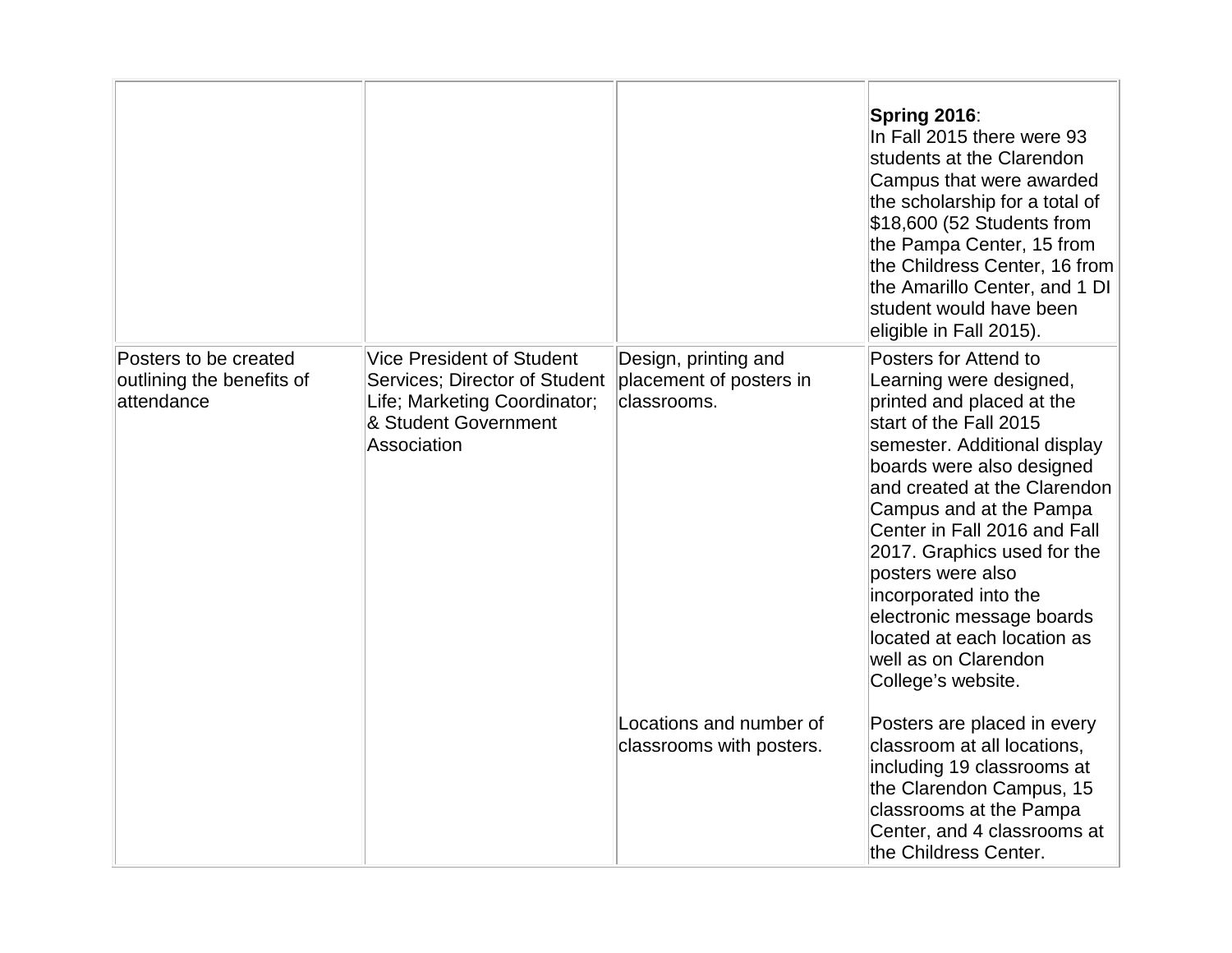|                                                                                                                           |                                                                                                                                                                                               |                                                                        | Additional posters were also<br>placed in the LRC in<br>Clarendon, the LRC and<br>HSSC in Pampa, and the<br>LRC in Childress, as well as<br>in hallways and other<br>locations accessible by<br>students including the dorms,<br>cafeteria, gym, and lounge<br>areas. The posters were also<br>converted to an electronic<br>format compatible with the<br>electronic message boards<br>and college website and<br>posted in Fall 2016. |
|---------------------------------------------------------------------------------------------------------------------------|-----------------------------------------------------------------------------------------------------------------------------------------------------------------------------------------------|------------------------------------------------------------------------|-----------------------------------------------------------------------------------------------------------------------------------------------------------------------------------------------------------------------------------------------------------------------------------------------------------------------------------------------------------------------------------------------------------------------------------------|
| Printed materials to be<br>distributed during EDUC<br>and/or PYSC 1100 courses<br>outlining the benefits of<br>attendance | <b>Vice President of Student</b><br>Services; Director of Student<br>Life; Program Coordinator for<br><b>Education</b> ; Marketing<br>Coordinator; & Student<br><b>Government Association</b> | Development, printing and<br>distribution of materials.                | <b>Instructional material</b><br>outlining the benefits of<br>attendance was developed<br>and included in the<br>EDUC/PSYC 1100 online<br>courses beginning with the<br>Fall 2015 semester (this<br>course is required for all<br>students as a part of<br>Clarendon College's Core).                                                                                                                                                   |
|                                                                                                                           |                                                                                                                                                                                               | Number of students receiving<br>printed materials each<br>semester.    | In Fall 2017 there were 216<br>students that took the<br>EDUC/PSYC 1100 course<br>and received the material,<br>compared to 177 in Fall 2016<br>and 188 in Fall 2015.                                                                                                                                                                                                                                                                   |
| Additions to the MOST 1200<br>course to promote online<br>course attendance                                               | Moodle LMS Coordinator &<br>Online instruction committee                                                                                                                                      | Development of online<br>content and inclusion in<br><b>MOST 1200.</b> | This material was developed<br>and included in the MOST<br>1200 course required for all                                                                                                                                                                                                                                                                                                                                                 |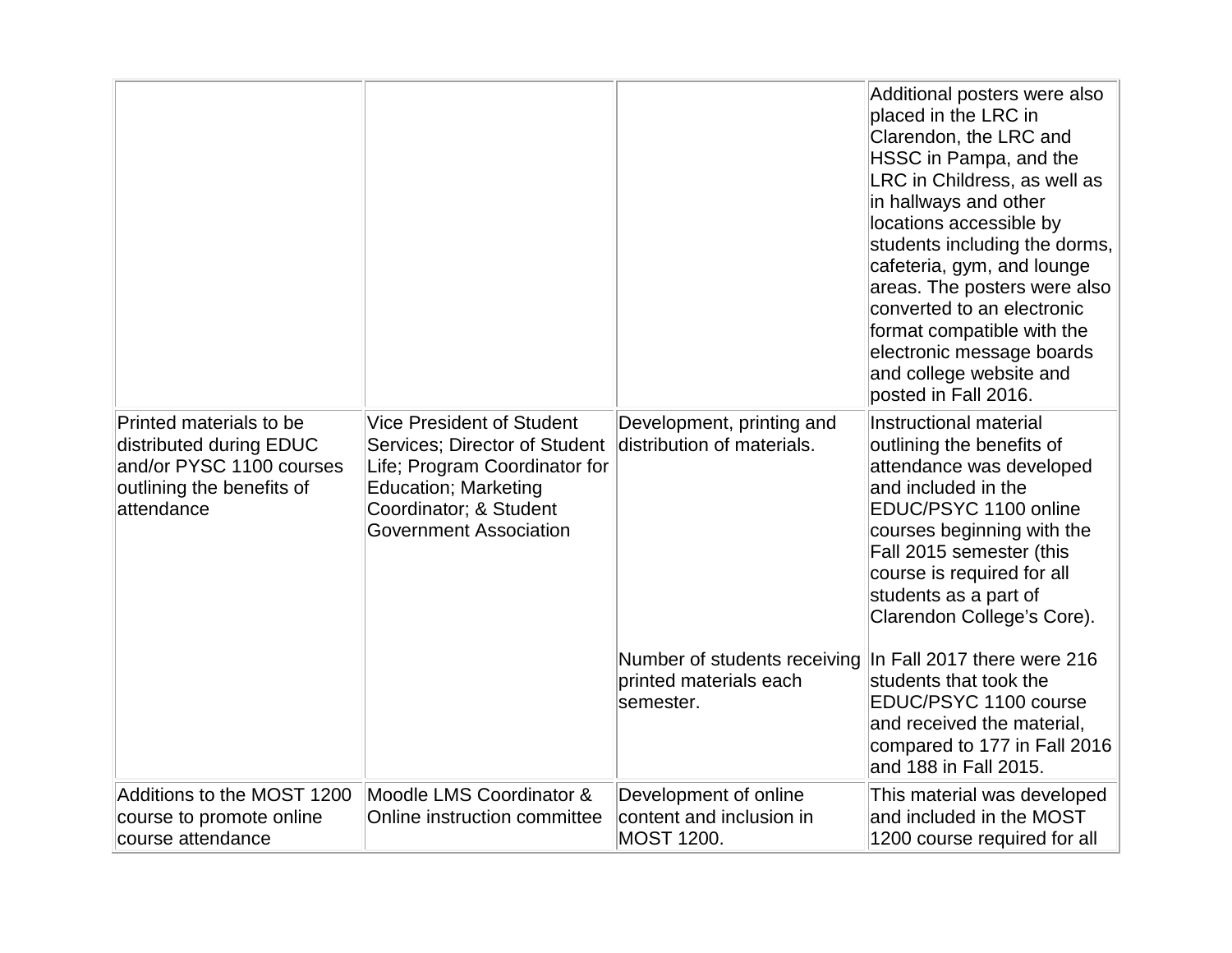|                                                                                     |                                                                                                                                         | Number of students viewing<br>the online content each<br>semester.                                                                                                                   | online students beginning in<br>the Fall 2015 semester.<br>In Fall 2017 there were 160<br>students that received the<br>material in the MOST 1200<br>course including 112 dual<br>credit students, compared to<br>122 students in Fall 2016<br>and 142 students in Fall<br>2015 (117 students during<br>Fall and 25 in Fall Mini). |
|-------------------------------------------------------------------------------------|-----------------------------------------------------------------------------------------------------------------------------------------|--------------------------------------------------------------------------------------------------------------------------------------------------------------------------------------|------------------------------------------------------------------------------------------------------------------------------------------------------------------------------------------------------------------------------------------------------------------------------------------------------------------------------------|
| Continued use of Enrollment<br><b>Verification Activities for</b><br>online courses | Moodle LMS Coordinator &<br><b>Online Instruction Committee</b>                                                                         | Monitor use of Enrollment<br>Verification Activity in online<br>courses.                                                                                                             | Beginning in Fall 2015, all<br>online courses require that<br>an Enrollment Verification<br>Activity be completed by<br>online students before they<br>could proceed with the<br>course.                                                                                                                                           |
| Mandatory team/program<br>breakfasts                                                | <b>Vice President of Student</b><br>Services; Athletic Director;<br>Director of Student Life;<br>Coaches; & Program<br><b>Directors</b> | Number of breakfasts held<br>each semester.<br>Number of students<br>attending each breakfast.<br>Total number of students that<br>attended at least one<br>breakfast each semester. |                                                                                                                                                                                                                                                                                                                                    |
| Merchandise coupons, gift<br>certificates and/or College<br>merchandise             | College President; Assistant<br>to the President; Bookstore<br>Manager; & QEP Director                                                  | Number of students receiving<br>incentives each semester.<br>Total number and value of<br>incentives given out each<br>semester.                                                     |                                                                                                                                                                                                                                                                                                                                    |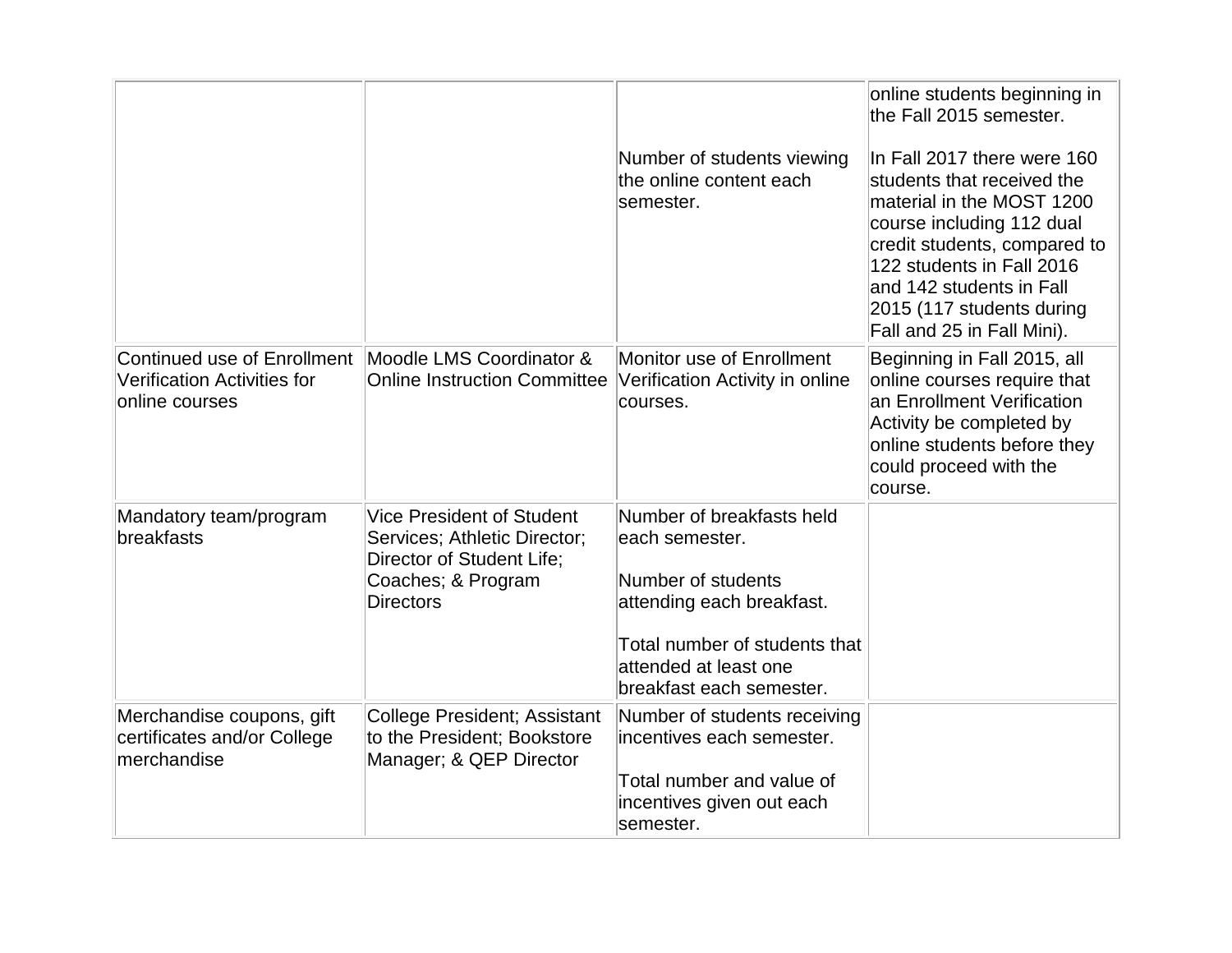| Various incentives created<br>by and for each individual<br>instructor | Vice President of Instruction;<br>Division Directors; & Faculty<br>members | Number of faculty providing<br>incentives each semester.                          | Spring 2016:<br>5 faculty gave out Sonic \$5<br>gift cards to students for<br>attendance.                                                     |
|------------------------------------------------------------------------|----------------------------------------------------------------------------|-----------------------------------------------------------------------------------|-----------------------------------------------------------------------------------------------------------------------------------------------|
|                                                                        |                                                                            |                                                                                   | <b>Fall 2015:</b><br>9 faculty at the Clarendon<br>Campus gave out Sonic \$5<br>gift cards to students for<br>attendance.                     |
|                                                                        |                                                                            | Number of incentives given<br>by each faculty member each Dennis: 20<br>semester. | Spring 2016:<br>S. Estlack: 10<br>Killingsworth: 10<br>Donahue: 10<br>Jeffrey: 10                                                             |
|                                                                        |                                                                            |                                                                                   | <b>Fall 2015:</b><br>Dennis: 19<br>S. Estlack: 23<br>Rowland: 11<br>Crump: 10<br>C. Fuller: 20<br>Donahue: 10<br>B. Fuller: 60<br>Jeffrey: 40 |
|                                                                        |                                                                            | Number of students receiving<br>an incentive from faculty<br>each semester.       | Spring 2016:<br>60 Sonic \$5 gift cards (\$300)<br>were awarded to students.                                                                  |
|                                                                        |                                                                            |                                                                                   | <b>Fall 2015:</b><br>193 Sonic \$5 gift cards<br>(\$965) were awarded to<br>students.                                                         |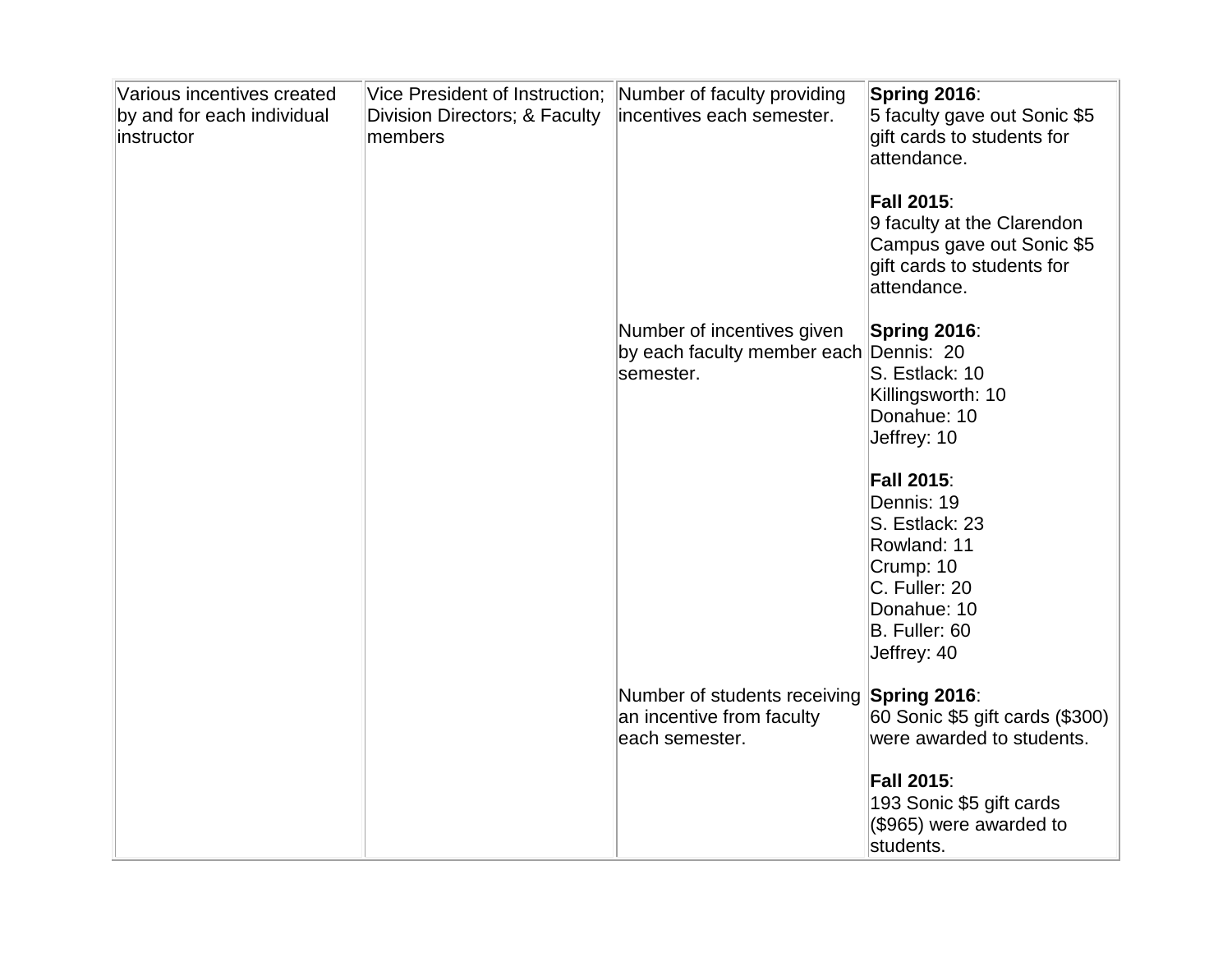| <b>Professional Development</b><br>for Faculty and Staff | <b>College President; Vice</b><br>President of Instruction; &<br><b>Vice President of Student</b><br><b>Services</b> | Number of professional<br>development opportunities<br>provided each semester.                      | 2017-2018: There was 1<br>professional development<br>opportunity offered during<br>Fall 2017 All College Day<br>and 1 offered during Spring<br>2018 All College Day.                                                      |
|----------------------------------------------------------|----------------------------------------------------------------------------------------------------------------------|-----------------------------------------------------------------------------------------------------|----------------------------------------------------------------------------------------------------------------------------------------------------------------------------------------------------------------------------|
|                                                          |                                                                                                                      |                                                                                                     | 2016-2017: There was 1<br>professional development<br>opportunity offered during<br>Fall 2016 All College Day<br>and 1 offered during Spring<br>2017 All College Day.                                                      |
|                                                          |                                                                                                                      |                                                                                                     | 2015-2016: There was 1<br>professional development<br>opportunity offered during<br>Fall 2015 All College Day<br>and 1 offered during Spring<br>2016 All College Day.                                                      |
|                                                          |                                                                                                                      | Number of faculty and staff<br>attending each professional<br>development session each<br>semester. | 2017-2018: 25 faculty<br>attended the professional<br>development offered during<br>Fall 2017 All College Day<br>and 22 Faculty attended the<br>professional development<br>offered during Spring 2018<br>All College Day. |
|                                                          |                                                                                                                      |                                                                                                     | 2016-2017: 33 faculty<br>attended the professional<br>development offered during<br>Fall 2016 All College Day<br>and 32 Faculty attended the<br>professional development                                                   |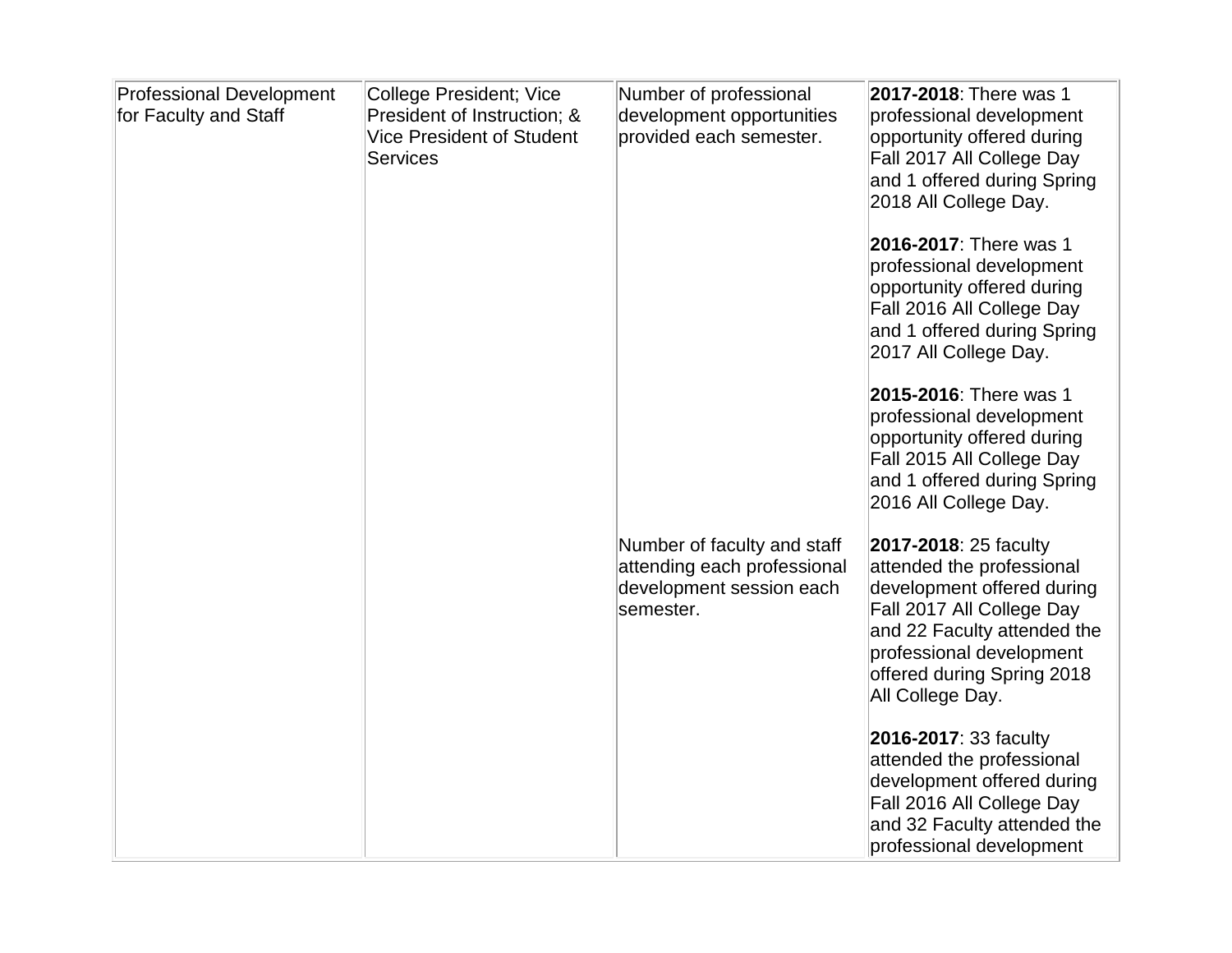|  | offered during Spring 2017<br>All College Day.                                                                                                                                                                                    |
|--|-----------------------------------------------------------------------------------------------------------------------------------------------------------------------------------------------------------------------------------|
|  | <b>2015-2016: 36 faculty</b><br>attended the professional<br>development offered during<br>Fall 2015 All College Day<br>and 38 Faculty attended the<br>professional development<br>offered during Spring 2016<br>All College Day. |

## **Table 19: Summative Evaluation Measures and Benchmarks for QEP Goal 1**

| <b>Performance Indicator</b>          | <b>Evaluation Criteria</b>                            | <b>Benchmark Level</b>                                                                                                  | <b>Year 1 Results</b>                                                                                                                                                                                                                                                                                                     |
|---------------------------------------|-------------------------------------------------------|-------------------------------------------------------------------------------------------------------------------------|---------------------------------------------------------------------------------------------------------------------------------------------------------------------------------------------------------------------------------------------------------------------------------------------------------------------------|
| Course attendance rates<br>each term. | Increase average student<br>course attendance to 90%. | The average attendance rate<br>for all classes for Fall 2014<br>was 86.7% and for the<br>Clarendon Campus was<br>89.9%. | Spring 2018:<br>All Locations 86.5%<br>Clarendon Campus 90.6%<br>Pampa Center 88.5%<br>Childress Center 85.0%<br>Amarillo Center 78.0%<br>Dist. Ed 78.3%<br><b>Fall 2017:</b><br>All Locations 89.1%<br>Clarendon Campus 92.2%<br>Pampa Center 87.3%<br>Childress Center 91.4%<br>Amarillo Center 82.9%<br>Dist. Ed 78.5% |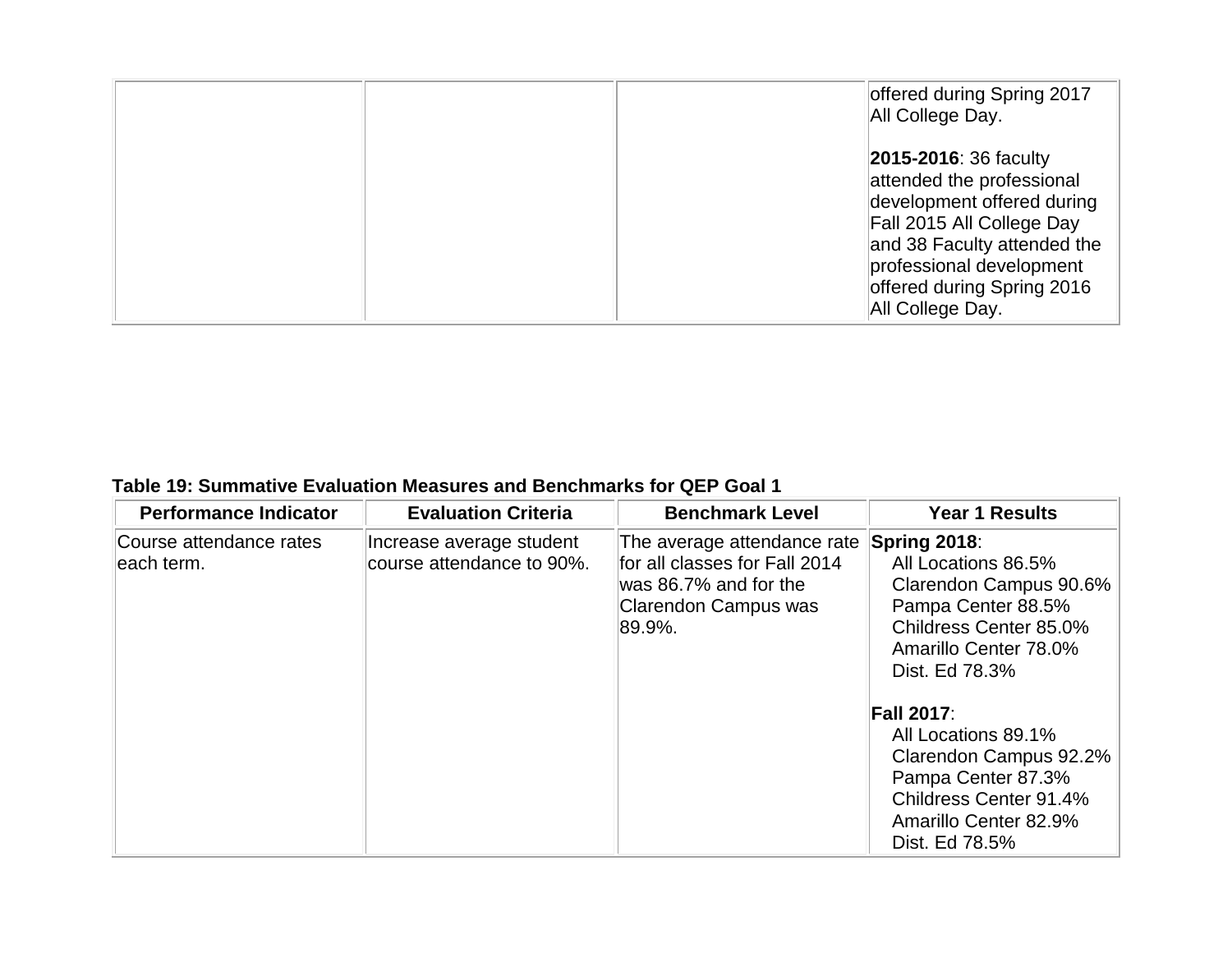|                                                                                                                                 |                                                                                                                                                           | Spring 2017:<br>All Locations 88.2%<br>Clarendon Campus 91.1%<br>Pampa Center 88.6%<br>Childress Center 85.2%<br>Amarillo Center 81.2%<br>Dist. Ed 79.7%      |
|---------------------------------------------------------------------------------------------------------------------------------|-----------------------------------------------------------------------------------------------------------------------------------------------------------|---------------------------------------------------------------------------------------------------------------------------------------------------------------|
|                                                                                                                                 |                                                                                                                                                           | <b>Fall 2016:</b><br>All Locations 89.1%<br>Clarendon Campus 92.5%<br>Pampa Center 89.6%<br>Childress Center 86.8%<br>Amarillo Center 75.3%<br>Dist. Ed 79.5% |
|                                                                                                                                 |                                                                                                                                                           | Spring 2016:<br>All Locations 84.0%<br>Clarendon Campus 85.6%                                                                                                 |
|                                                                                                                                 |                                                                                                                                                           | <b>Fall 2015:</b><br>All Locations 84.6%<br>Clarendon Campus 88.5%                                                                                            |
| Increase the percent of<br>students answering "Never"<br>on question 4u on the<br>CCSSE pertaining to<br>skipping class to 70%. | On the Spring 2014<br>administration of the CCSSE,<br>57.1% of students answered<br>"Never" on question 4u<br>asking how often they had<br>skipped class. | The percent of students<br>answering "Never" on the<br>CCSSE question asking how<br>often they skipped class<br>were:                                         |
|                                                                                                                                 |                                                                                                                                                           | <b>Spring 2018: 58.5%</b><br><b>Spring 2017: 71.9%</b><br><b>Spring 2016: 56.4% of</b>                                                                        |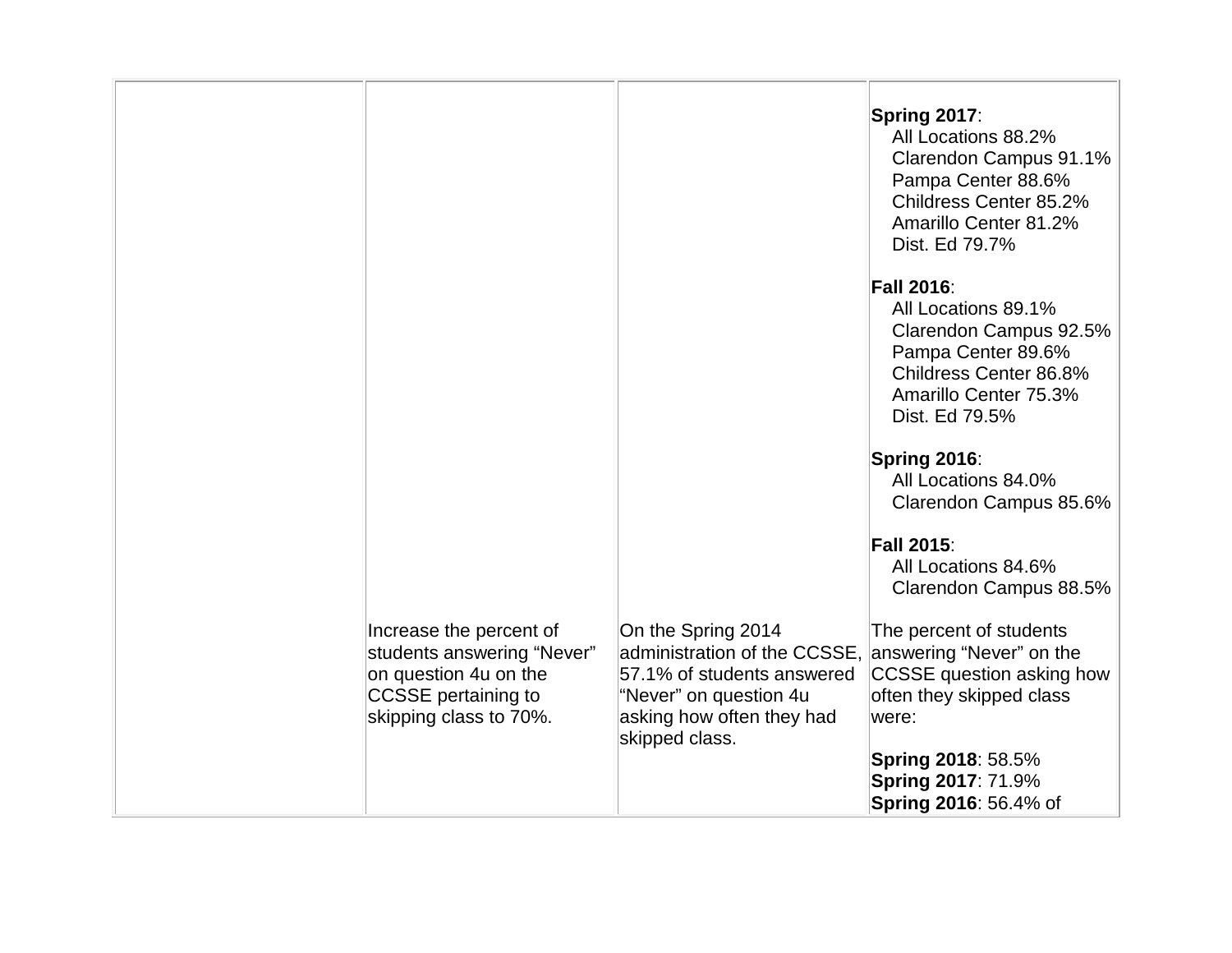| Benchmark score for<br>"Student-Faculty Interaction"<br>as measured by the CCSSE.     | Increase the CCSSE<br>benchmark score for<br>"Student-Faculty Interaction"<br>to the base cohort level as<br>measured on CCSSE<br>questions 4K, 4L, 4M, 4N,<br>40, & 4Q. | The "Student-Faculty<br>Interaction" benchmark score<br>on the 2014 CCSSE<br>administration was 49.8.     | The "Student-Faculty<br>Interaction" benchmark<br>scores on the CCSSE<br>administrations were:<br><b>Spring 2018: 53.1</b><br><b>Spring 2017: 50.3</b><br><b>Spring 2016: 52.7</b>     |
|---------------------------------------------------------------------------------------|--------------------------------------------------------------------------------------------------------------------------------------------------------------------------|-----------------------------------------------------------------------------------------------------------|----------------------------------------------------------------------------------------------------------------------------------------------------------------------------------------|
| Benchmark score for "Active<br>& Collaborative Learning" as<br>measured by the CCSSE. | Maintain the CCSSE<br>benchmark score for "Active"<br>& Collaborative Learning" as<br>measured by CCSSE<br>questions 4A, 4B, 4F, 4G,<br>4H, 4I, & 4R.                    | The "Active & Collaborative<br>Learning" benchmark score<br>on the 2014 CCSSE<br>administration was 50.0. | The "Active & Collaborative<br>Learning" benchmark scores<br>on the CCSSE<br>administrations were:<br><b>Spring 2018: 50.2</b><br><b>Spring 2017: 48.8</b><br><b>Spring 2016: 51.1</b> |
| Benchmark score for<br>"Academic Challenge" as<br>measured by the CCSSE.              | Maintain the CCSSE<br>benchmark score for<br>"Academic Challenge" as<br>measured by CCSSE<br>questions 4P, 5B, 5C, 5D,<br>5E, 5F, 6A, 6C, 7, & 9A.                       | The "Academic Challenge"<br>benchmark score on the<br>2014 CCSSE administration<br>was 50.7.              | The "Academic Challenge"<br>benchmark scores on the<br><b>CCSSE</b> administrations<br>were:<br><b>Spring 2018: 47.9</b><br><b>Spring 2017: 49.8</b><br><b>Spring 2016: 46.4</b>       |

## **Table 20: Summative Evaluation Measures and Benchmarks for QEP Goal 2**

| <b>Performance Indicator</b>           | <b>Evaluation Criteria</b>                   | <b>Benchmark Level</b>                                           | <b>Year 1 Results</b>                                                                                                                           |
|----------------------------------------|----------------------------------------------|------------------------------------------------------------------|-------------------------------------------------------------------------------------------------------------------------------------------------|
| 1st semester average GPA<br>each term. | Increase 1st semester<br>average GPA to 3.0. | The average student GPA for Spring 2018:<br>Fall 2014 was 2.606. | All Locations 2.729<br>Clarendon Campus 2.814<br>Pampa Center 2.725<br><b>Childress Center 2.737</b><br>Amarillo Center 2.482<br>Dist. Ed 2.704 |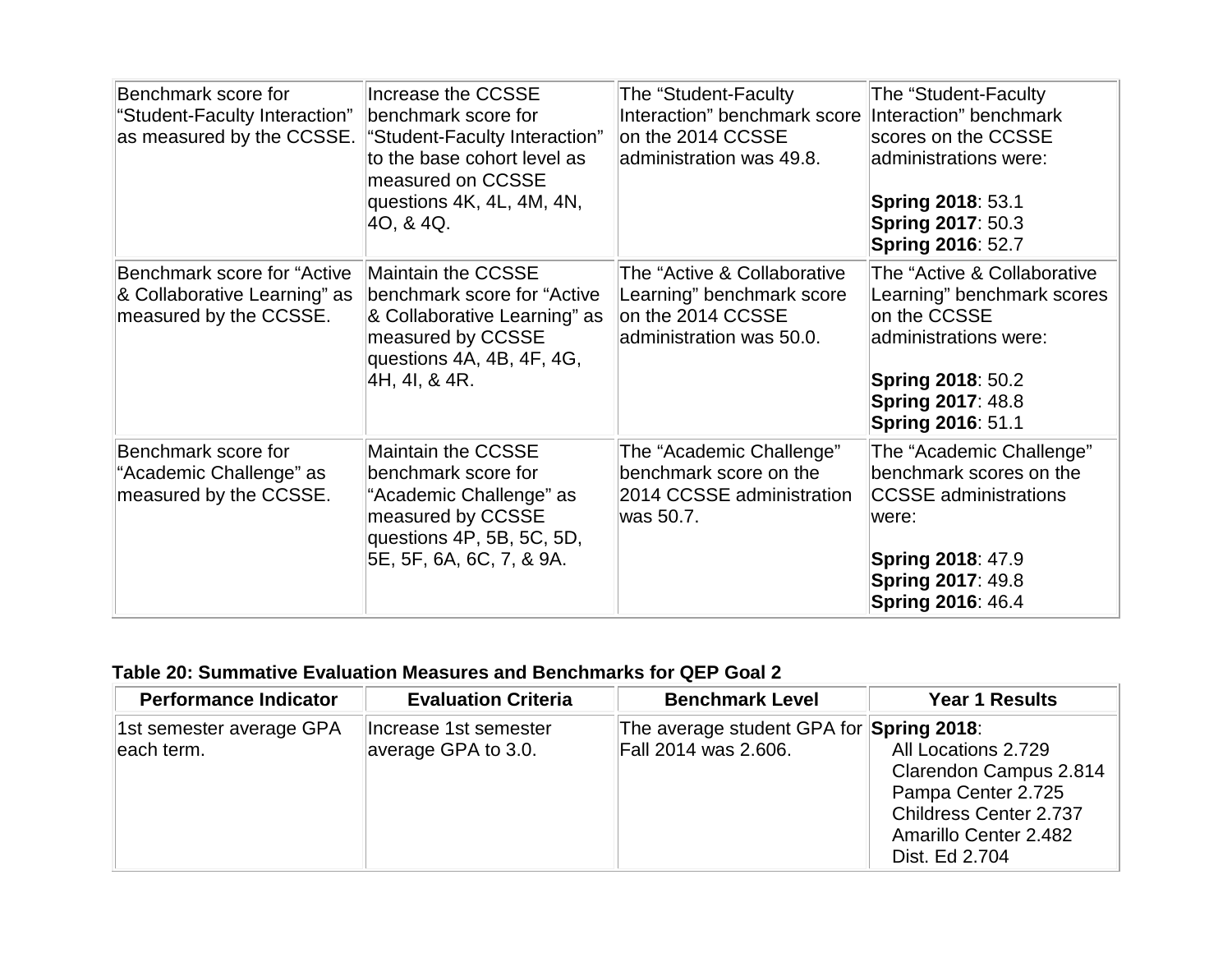|                                    |                                              |                                                                   | <b>Fall 2017:</b><br>All Locations 2.757<br>Clarendon Campus 2.857<br>Pampa Center 2.753<br>Childress Center 3.384<br>Amarillo Center 2.185<br>Dist. Ed 2.553        |
|------------------------------------|----------------------------------------------|-------------------------------------------------------------------|----------------------------------------------------------------------------------------------------------------------------------------------------------------------|
|                                    |                                              |                                                                   | Spring 2017:<br>All Locations 2.754<br>Clarendon Campus 2.785<br>Pampa Center 2.806<br><b>Childress Center 3.031</b><br>Amarillo Center 2.441<br>Dist. Ed 2.534      |
|                                    |                                              |                                                                   | <b>Fall 2016:</b><br>All Locations 2.727<br>Clarendon Campus 2.736<br>Pampa Center 2.863<br><b>Childress Center 2.803</b><br>Amarillo Center 2.565<br>Dist. Ed 2.473 |
|                                    |                                              |                                                                   | Spring 2016:<br>All Locations 2.589<br>Clarendon Campus 2.419                                                                                                        |
|                                    |                                              |                                                                   | <b>Fall 2015:</b><br>All Locations 2.503<br>Clarendon Campus 2.415                                                                                                   |
| Percent of Fs and Ws each<br>term. | Decrease the percent of Fs<br>and Ws to 12%. | The percent of Fs and Ws for Spring 2018:<br>Fall 2014 was 18.4%. | All Locations 14.9%<br>Clarendon Campus 11.3%<br>Pampa Center 12.9%                                                                                                  |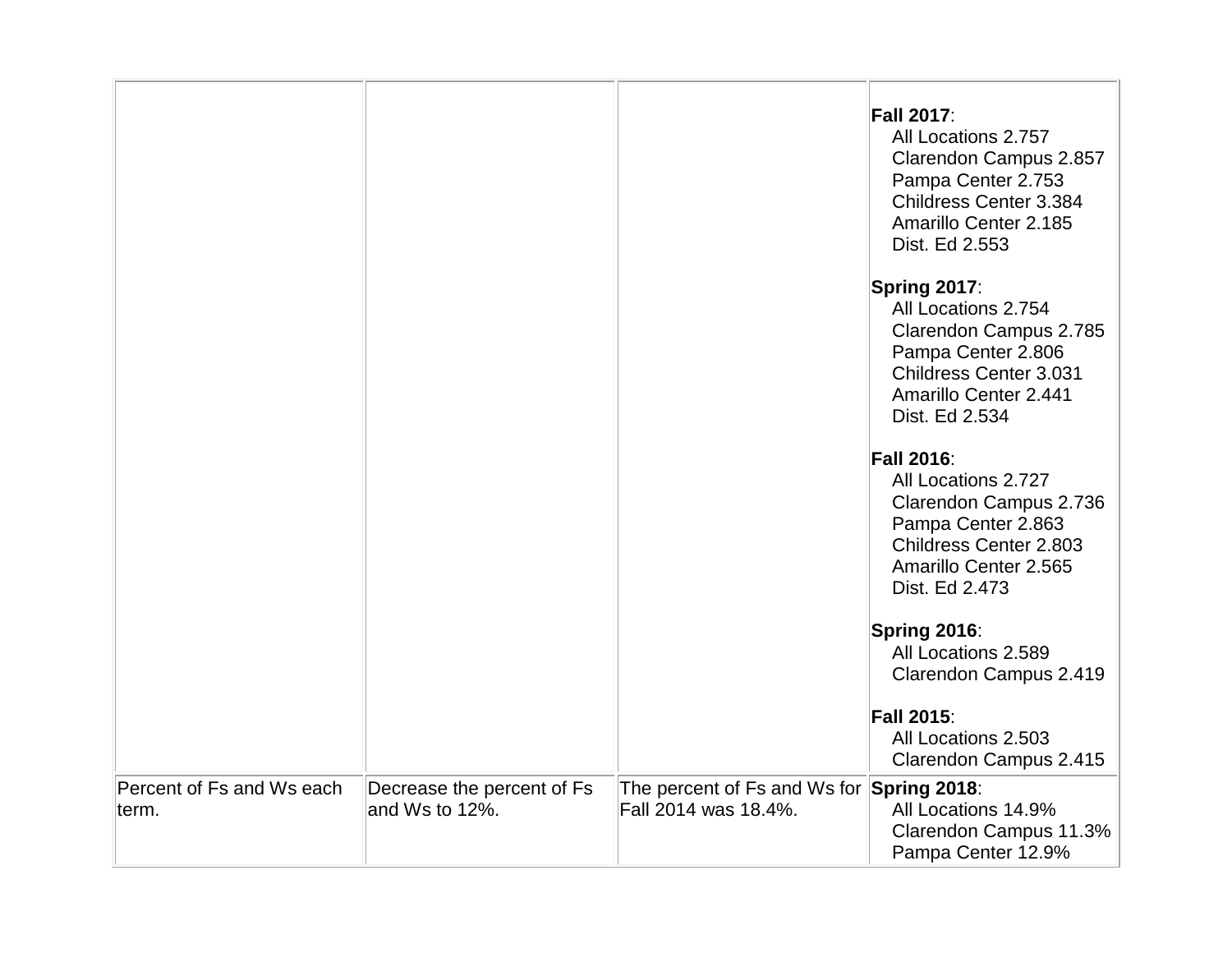|  | Childress Center 10.5%<br>Amarillo Center 24.7% |
|--|-------------------------------------------------|
|  | Dist. Ed 21.4%                                  |
|  |                                                 |
|  | <b>Fall 2017:</b>                               |
|  | All Locations 14.3%                             |
|  | Clarendon Campus 9.9%<br>Pampa Center 16.7%     |
|  | Childress Center 1.6%                           |
|  | Amarillo Center 29.0%                           |
|  | Dist. Ed 22.6%                                  |
|  | Spring 2017:                                    |
|  | All Locations 18.6%                             |
|  | Clarendon Campus 14.1%                          |
|  | Pampa Center 18.5%<br>Childress Center 7.5%     |
|  | Amarillo Center 34.6%                           |
|  | Dist. Ed 27.5%                                  |
|  | <b>Fall 2016:</b>                               |
|  | All Locations 15.5%                             |
|  | Clarendon Campus 14.5%                          |
|  | Pampa Center 10.9%                              |
|  | Childress Center 7.9%                           |
|  | Amarillo Center 24.7%<br>Dist. Ed 24.2%         |
|  |                                                 |
|  | Spring 2016:                                    |
|  | All Locations 20.2%                             |
|  | Clarendon Campus 20.6%                          |
|  | <b>Fall 2015:</b>                               |
|  | All Locations 21.0%                             |
|  | Clarendon Campus 19.5%                          |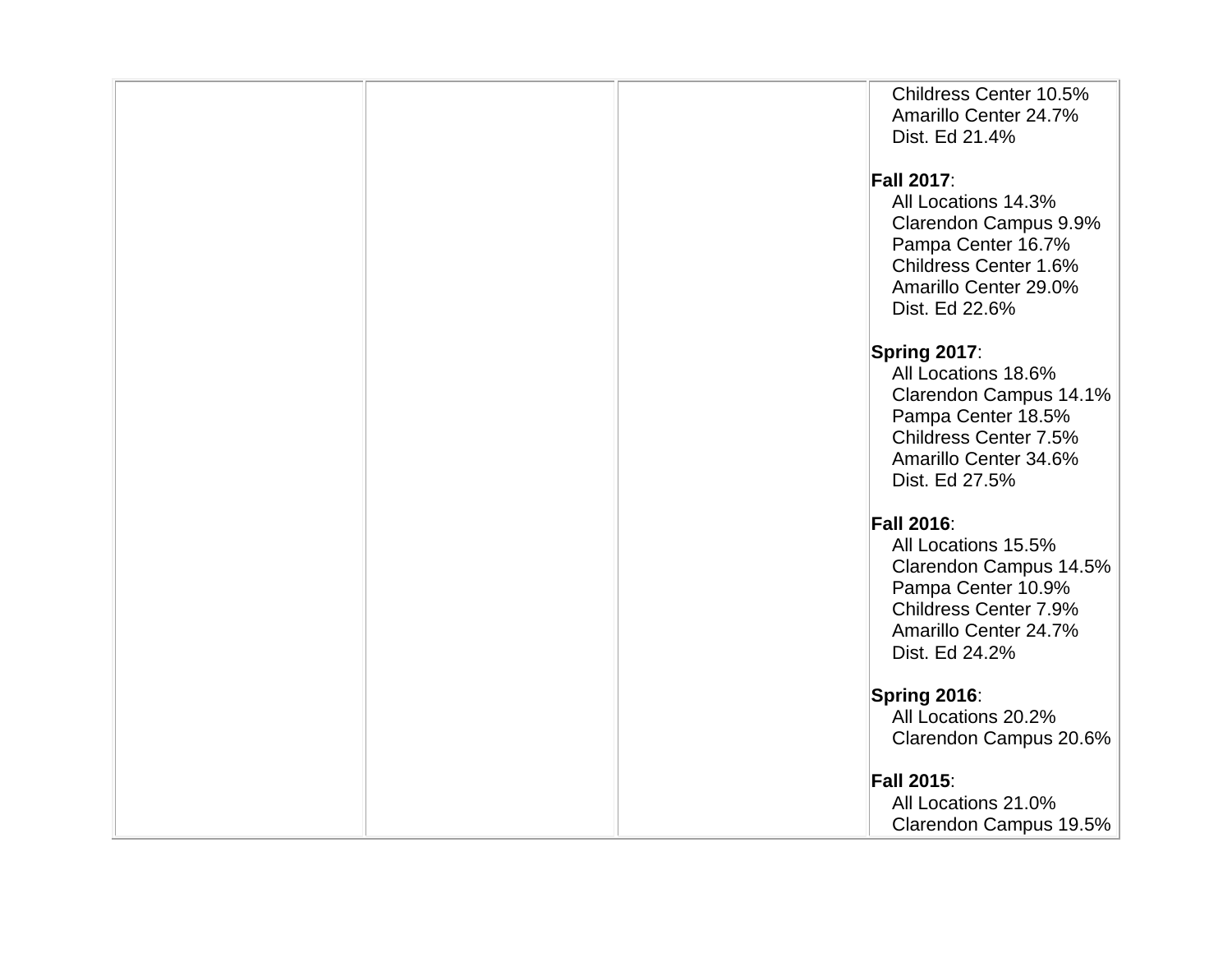| Benchmark score for                              | Maintain the CCSSE                                     | The "Student Effort"   | The "Student Effort"         |
|--------------------------------------------------|--------------------------------------------------------|------------------------|------------------------------|
| "Student Effort" as measured benchmark score for |                                                        | benchmark score on the | benchmark score on the       |
| by the CCSSE.                                    | "Student Effort" as measured 2014 CCSSE administration |                        | <b>CCSSE</b> administrations |
|                                                  | by CCSSE questions 4C, 4D, was 52.6.                   |                        | lwere:                       |
|                                                  | 4E, 6B, 10A, 13D1, 13E1, &                             |                        |                              |
|                                                  | 13H1.                                                  |                        | <b>Spring 2018: 50.4</b>     |
|                                                  |                                                        |                        | <b>Spring 2017: 51.6</b>     |
|                                                  |                                                        |                        | <b>Spring 2016: 49.4</b>     |

## **Table 21: Summative Evaluation Measures and Benchmarks for QEP Goal 3**

| <b>Performance Indicator</b>                                                                            | <b>Evaluation Criteria</b>                                                                                                                    | <b>Benchmark Level</b>                                                                                                       | <b>Year 1 Results</b>                                                                                                                                                               |
|---------------------------------------------------------------------------------------------------------|-----------------------------------------------------------------------------------------------------------------------------------------------|------------------------------------------------------------------------------------------------------------------------------|-------------------------------------------------------------------------------------------------------------------------------------------------------------------------------------|
| Benchmark score for<br>"Support for Learners" as<br>measured by the CCSSE.                              | Maintain the CCSSE<br>benchmark score for<br>"Support for Learners" as<br>measured by CCSSE<br>questions 9B, 9C, 9D, 9E,<br>9F, 13A1, & 13B1. | The "Support for Learners"<br>benchmark score on the<br>2014 CCSSE administration<br>was 58.4.                               | The "Support for Learners"<br>benchmark score on the<br><b>CCSSE</b> administrations<br>were:<br><b>Spring 2018: 51.7</b><br><b>Spring 2017: 47.9</b><br><b>Spring 2016: 50.4</b>   |
| Total Success Points earned<br>each year.                                                               | Increase the total Success<br>Points earned each year by<br>$1.8%$ .                                                                          | The total Success Points<br>earned in FY2014 was 2,521.                                                                      | The total Success Points<br>earned for each of the past<br>three fiscal years were:<br>FY 2017: 2,975<br>FY 2016: 2,588<br>FY 2015: 2,540                                           |
| <b>Success Points earned for</b><br>students completing<br><b>Developmental Education</b><br>each year. | <b>Increase the Success Points</b><br>earned each year for<br>students completing<br>Developmental Education by<br>$1.8%$ .                   | <b>The total Success Points</b><br>earned in FY2014 for<br>students completing<br><b>Developmental Education</b><br>was 157. | The total Success Points<br>earned for each of the past<br>three fiscal years for<br>students completing<br><b>Developmental Education</b><br>were:<br>FY 2017: 319<br>FY 2016: 191 |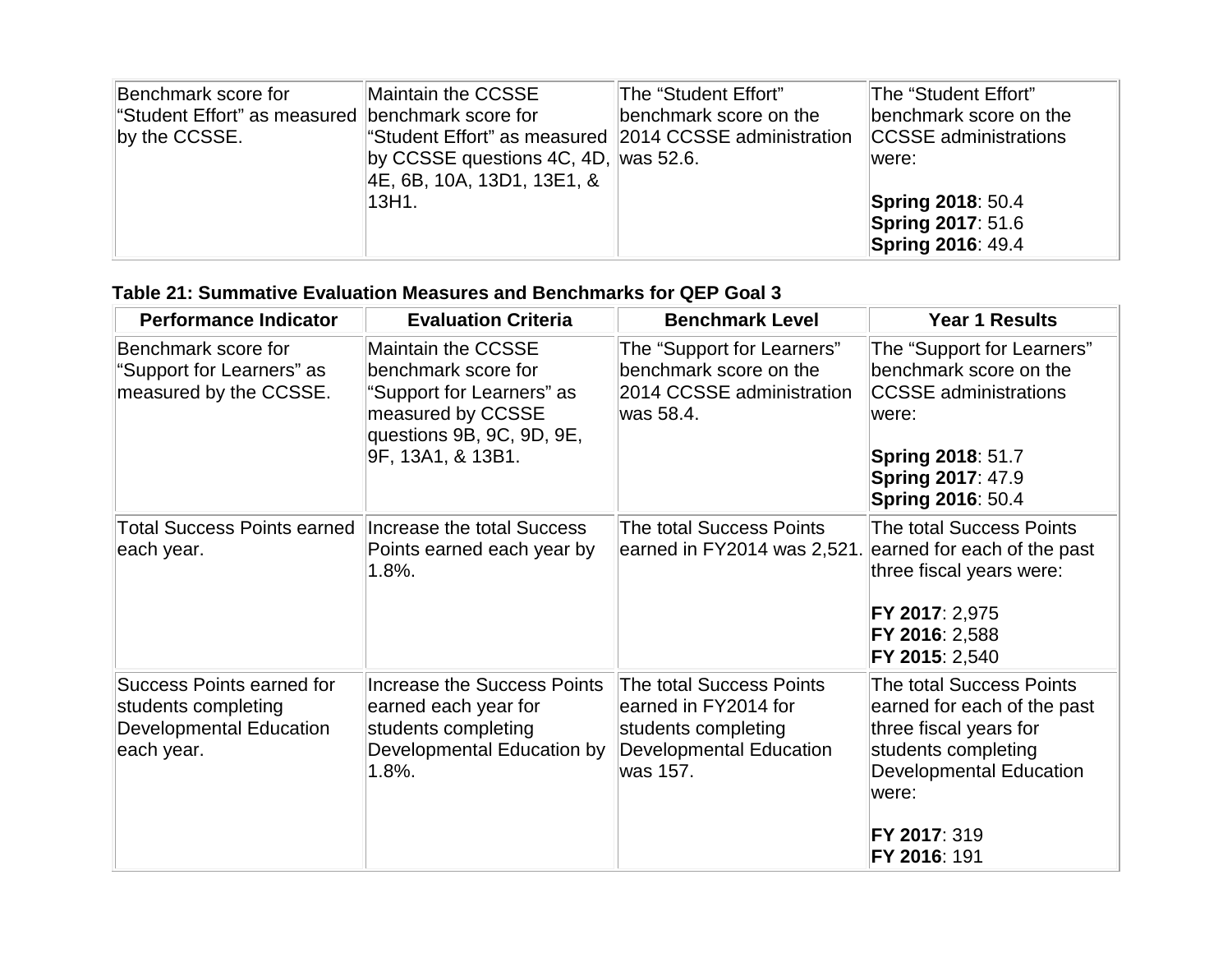|                                                                                                                |                                                                                                                                    |                                                                                                                          | FY 2015: 134                                                                                                                                                                                      |
|----------------------------------------------------------------------------------------------------------------|------------------------------------------------------------------------------------------------------------------------------------|--------------------------------------------------------------------------------------------------------------------------|---------------------------------------------------------------------------------------------------------------------------------------------------------------------------------------------------|
| <b>Success Points earned for</b><br>students successfully<br>completing their 1st gateway<br>course each year. | <b>Increase the Success Points</b><br>earned each year for<br>students completing their 1 <sup>st</sup><br>gateway course by 1.8%. | The total Success Points<br>earned in FY2014 for<br>students completing their 1 <sup>st</sup><br>gateway course was 705. | The total Success Points<br>earned for each of the past<br>three fiscal years for<br>students completing their 1st<br>gateway course were:<br>FY 2017: 832<br>FY 2016: 704<br>FY 2015: 631        |
| Success Points earned for<br>students successfully<br>completing 15 credit hours<br>each year.                 | Increase the Success Points<br>earned each year for<br>students successfully<br>completing 15 credit hours by<br>1.8%.             | The total Success Points<br>earned in FY2014 for<br>students successfully<br>completing 15 credit hours<br>lwas 549.     | The total Success Points<br>earned for each of the past<br>three fiscal years for<br>students successfully<br>completing 15 credit hours<br>were:<br>FY 2017: 645<br>FY 2016: 513<br>FY 2015: 519 |
| <b>Success Points earned for</b><br>students successfully<br>completing 30 credit hours<br>each year.          | <b>Increase the Success Points</b><br>earned each year for<br>students successfully<br>completing 30 credit hours by<br>1.8%.      | The total Success Points<br>earned in FY2014 for<br>students successfully<br>completing 30 credit hours<br>was 300.      | The total Success Points<br>earned for each of the past<br>three fiscal years for<br>students successfully<br>completing 30 credit hours<br>were:<br>FY 2017: 317<br>FY 2016: 313<br>FY 2015: 311 |
| <b>Success Points earned for</b><br>students earning a credential<br>each year.                                | Increase the Success Points<br>earned each year for<br>students earning a credential<br>by 1.8%.                                   | The total Success Points<br>earned in FY2014 for<br>students earning a credential<br>was 424.                            | The total Success Points<br>earned for each of the past<br>three fiscal years for<br>students earning a credential<br>were:                                                                       |